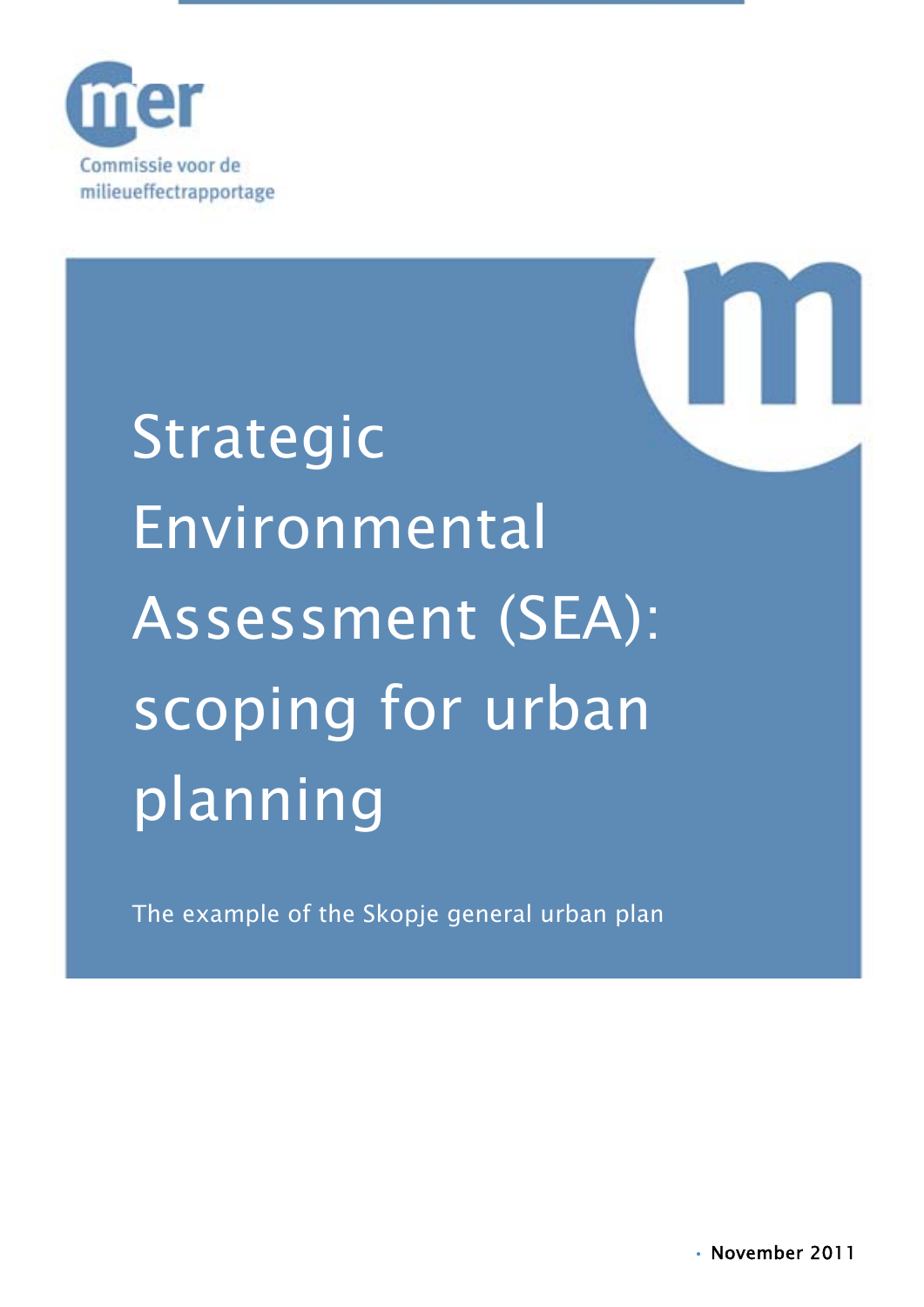# **General introduction**

The City of Skopje General Urban plan is subject to SEA under the Macedonian SEA regulation. In August 2010, the Skopje Municipality and the Macedonian Ministry of Environment and Physical Planning (MoEPP) had agreed in writing that they would co-operate on this SEA as a learning experience as part of a Dutch Macedonian project on supporting SEA.

The objective of this document is to provide an example on SEA scoping for urban planning by using the City of Skopje General Urban plan by way of illustration. It gives insight into the main issues in relation to urban planning, what are environmental problems and opportunities, what could be alternative ways or options to solve/enhance these etc. As such, this scoping document gives an outline for the SEA, which can be used by other municipalities when applying SEA for urban planning, by SEA expert(s) when undertaking SEA for urban planning and by the MoEPP as a review framework once a draft SEA report is ready.

Currently, the Mayor of the City of Skopje has to make a decision to start the SEA. This is the so-called 'screening decision' (see [www.sea-info.mk](http://www.sea-info.mk/) for with information on screening requirement including supportive forms<sup>[1](#page-1-0)</sup>). After that, the tender procedure for the SEA expert(s) will start. This document can therefore also be used to establish the required contents of the SEA (ToR for the SEA expert)..

This document consists of two parts. *Chapter 2 describes the preparatory steps of the SEA*. As SEA is meant to improve the planning and decision making process, it is needed to have a closer look at the planning process first, to design the best tailor made approach for SEA depending on the context of the General urban plan. Once there is a good understanding amongst all stakeholders what the planning process is all about and what the purpose of the SEA for this specific planning process is, then the required contents of the SEA can be better specified. This in described in Chapter 3. Scoping.

#### Pre-amble

This document intends to provide guidance for SEA for urban planning in Macedonia. It presents practical insights on this topic as put together by the Netherlands Commission for Environmental Assessment in the course of 2010 and 2011. The guidance cannot be taken as legal advice nor should it substitute case specific advice by the relevant Macedonian authorities.

This guidance has been developed in the course of a co-operation project on Strategic Environmental Assessment between the Macedonian Ministry for Environmental protection and Physical Planning and the Netherlands Commission for Environmental Assessment. The co-operation was funded by the Dutch Ministry for Infrastructure and Environment, and administered by Agentschap NL, the Agency for the Dutch Ministry of Economic Affairs, Agriculture and Innovation.

The Netherlands Commission for Environmental Assessment thanks Pim Vermeulen from the City of Amsterdam for providing contributions to this document.

-

<span id="page-1-0"></span><sup>&</sup>lt;sup>1</sup> The body that prepares the planning document has to take a screening decision, that is checking whether a certain plan requires SEA or not. For this screening step, forms have been developed (SEA rulebook). Based on the forms, an official decision has to be taken, which indicates yes or no SEA, but also gives input for the scope of the SEA. It is a formal step, requires publication on a web site and in case of for instance an urban plan, the signature of the mayor. The decision should be sent to the MoEPP, that can take 2 decisions: against the decision itself or against the scope of the SEA. If MoEPP does not react within 15 days, the plan and SEA can go ahead.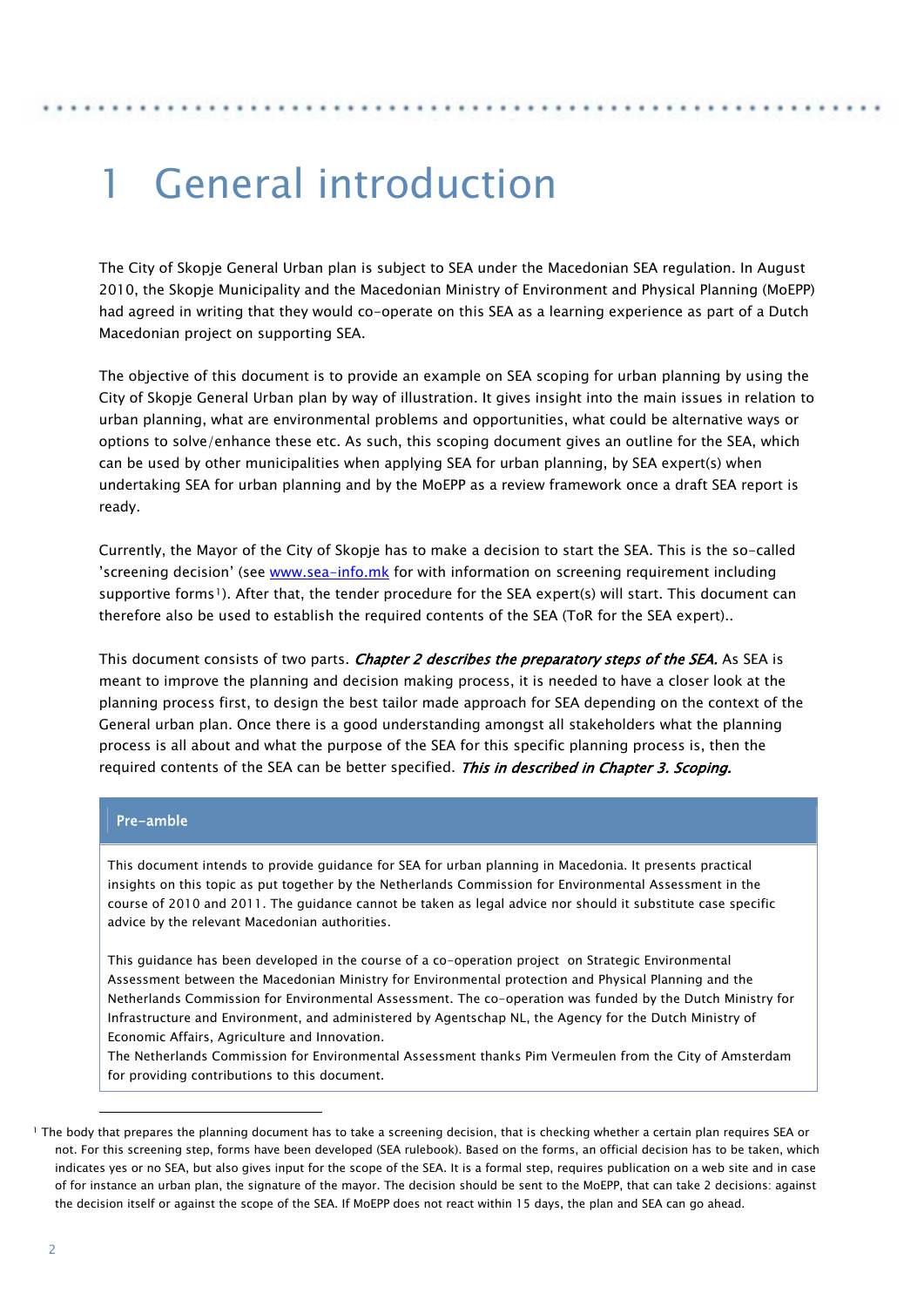# 2 Planning and SEA, preparation

SEA practice has shown SEA to be most effective if it is fully integrated into the plan-making process. SEA is also more efficient when integrated, since several of the plan process and SEA activities overlap and interact. Collecting baseline information, for example, informs both the SEA and plan development. Similarly, scoping of the environmental effects is likely to influence the generation of plan alternatives in the planning process.

To determine what the planning process is all about, the need for and goal of the SEA and how the SEA could be integrated in the plan process, a number of critical questions (see below) can help to properly design the SEA in relation to a General Urban Plan (GUP). By way of example, the answers to these questions are presented in paragraphs 2.1 to 2.8 below for the City of Skopje GUP/SEA. Sometimes examples are inserted from a similar GUP/SEA experience for the City of Amsterdam in the Netherlands.

#### Critical questions for good SEA design

1) What is the stage of planning: is the planning process just starting, half way or is a draft already available? 2) What are the problems that need to be solved through the Policy, Plan or Programme (PPP) or in other words: what are the objectives (social, economic, environmental, technical, institutional) of this PPP?

3) Who is/are the responsible agency(ies) ('the owner/developer of the planning process')?

4) Which are the decisions to be taken in the planning process and when will these be made?

5) Spatial and time horizon; is the PPP geographically defined (if yes, how?) and how long will implementation take (10, 20, 30 years or more?)

6) Which information (data) is available?

7) What is the budget and time-line of the plan process? And how much time and money is available for the SEA? Who will undertake the SEA and who will pay for it? This includes planning and budgeting for public participation. 8) What should the SEA do? What is the purpose and scope of the SEA?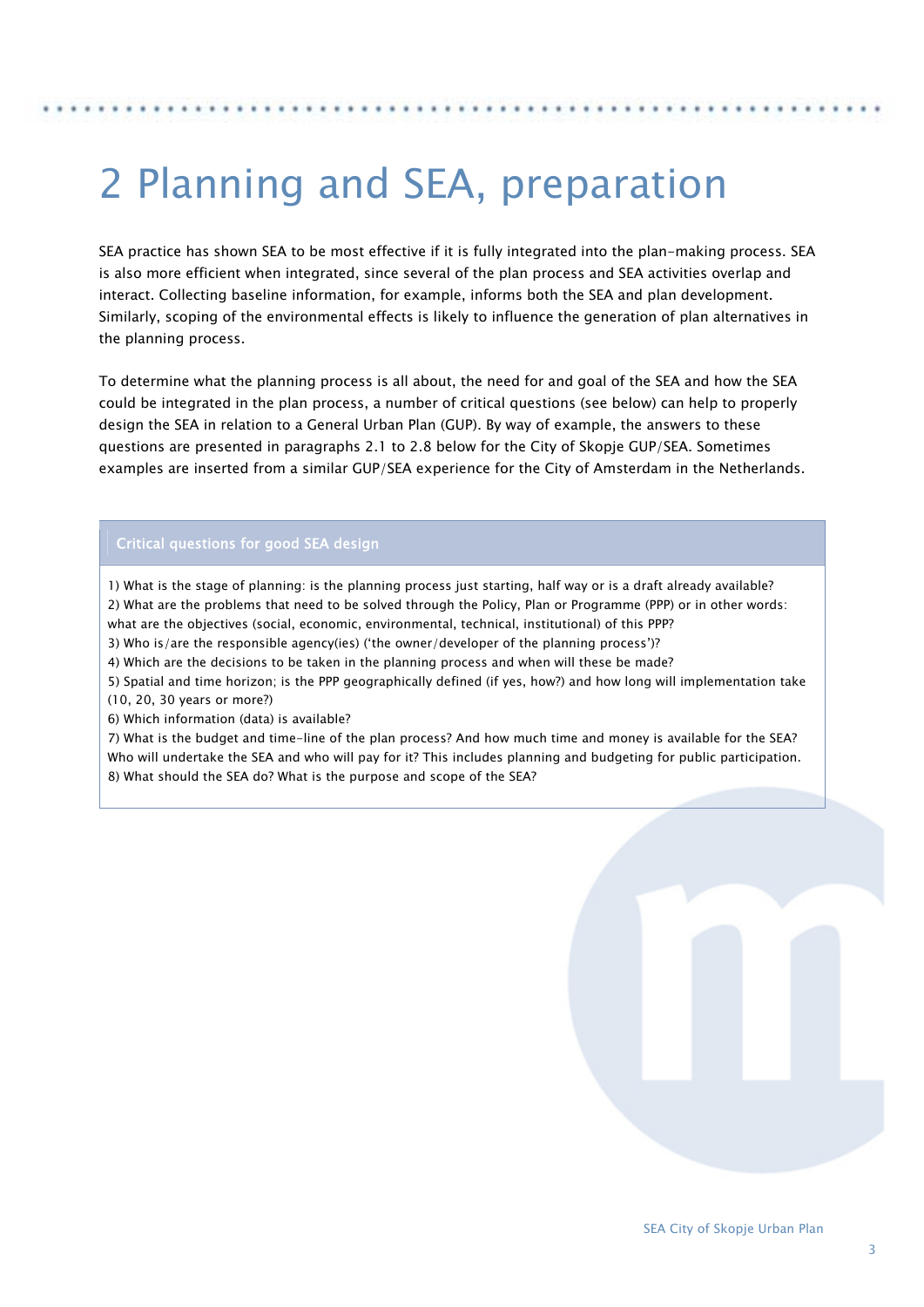# 2.1 SEA and stage of planning



The figure on the left shows how the plan process and SEA process are linked (general urban planning process in blue, SEA process in yellow).

- The Faculty of Architecture won the tender procedure for the Program of work for the General Urban plan, which was finalized in Nov. 2011.
- On basis of the Program of work, a draft plan will be made, which will take around 10 months

The draft plan will be presented to the City council, public hearings will be held and in the following 4 months the Plan is finalized. • Now the Program of work is available, the Mayor of the City of Skopje has to make a decision to start the SEA ('screening decision'). After that, the Environment Department of the City of Skopje will start the tender procedure for the SEA expert , which will take between 2 and 3 months.

# Good Practice: From the very start, the SEA runs in parallel with the development of the GUP. This offers good possibilities to pro-actively feed the plan with environmental information.

# 2.2 What are the problems that need to be solved by the plan?

During a preliminary scoping session in October 2010, the following key problems/issues were identified for the General Urban Plan/SEA.

# **Traffic**

- o Key problems are congestion, noise and air pollution, insufficient protection of the urban environment from traffic impacts.
- o The collective transportation system (relying on busses) is insufficient, while there is great need for collective transport to reduce traffic problems and give those on lower incomes transport options.

# Green areas in the city

o Ensuring protection of existing green areas (now being encroached on)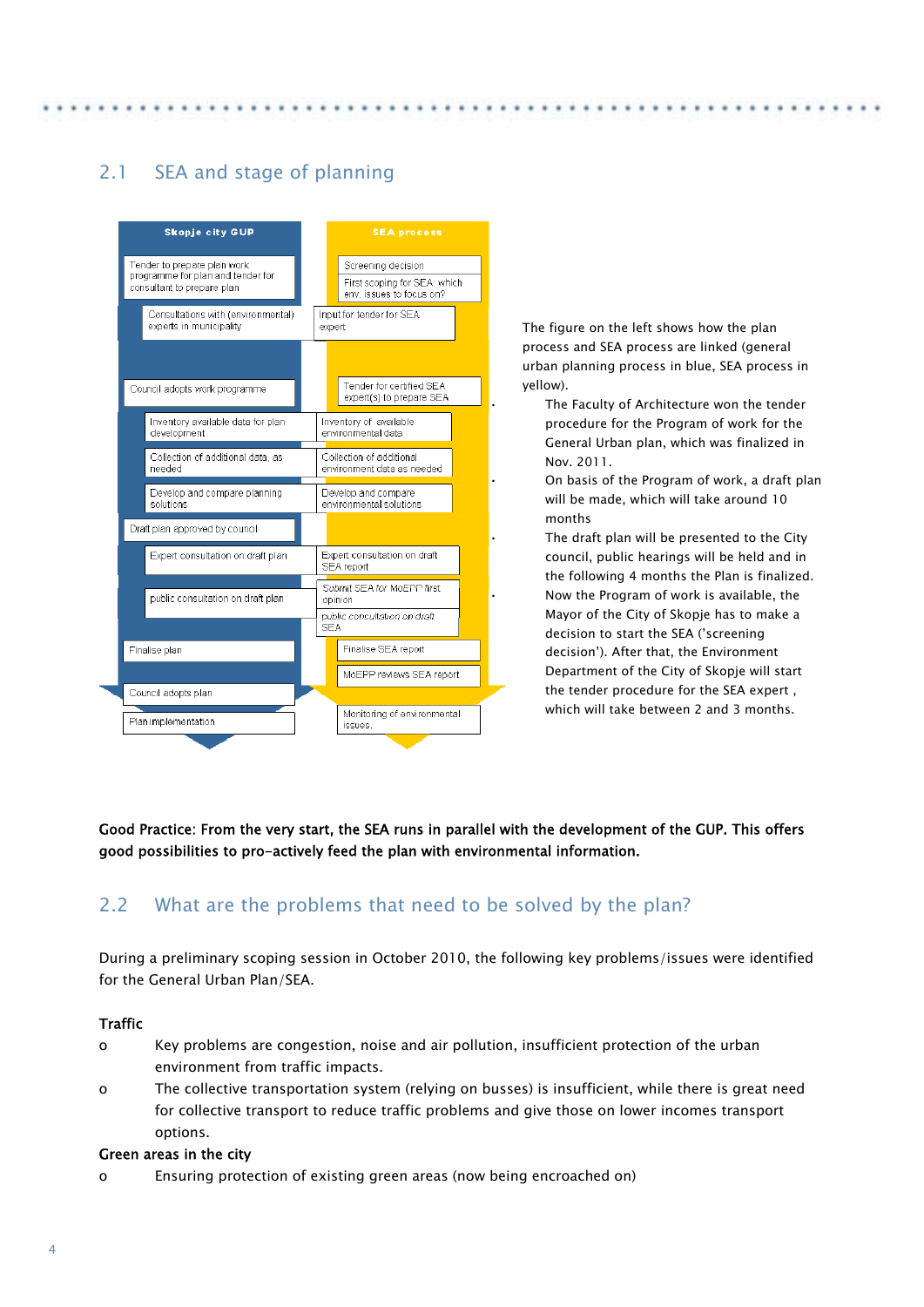- o Better incorporate green areas in city design, choose where to locate new green areas, how to link green areas, better balance between green areas and built up areas.
- o Improve understanding of relevance of green areas for quality of living environment, city climate, water retention etc, so that they can be better incorporated into the urban design.

## Infrastructure

- o Key issues are water supply and wastewater treatment (new capacity is needed, so the General Urban plan needs to allocate location for new treatment plant.)
- o Transitioning household heating systems from wood burning to gasification.
- o Possibly additional electricity generation plant needed (gas fired)

# Industry

- o Managing existing industrial activity (steel, cement, chemical industry), as well as locations of possible new activity
- o Industrial activity is causing emissions to air, and requires waste water and solid waste management

# Good practice: The General Urban Plan will develop a set of planning solutions to deal with these problems. The SEA can help to make the right choices, by assuring that the relevant environmental and social information is available at the right moment.

# 2.3 Who is/are the responsible agency(ies) and what should they do?

The owner/developer of the planning process is also responsible for the SEA. In this case, the Skopje Municipality will prepare the new Skopje city General urban plan, which provides the overall design of the city. The detailed design is then the responsibility of the 10 sub-municipalities. The City of Skopje municipality therefore is also responsible for the management of the plan development and SEA. This implies control of the developments in both the SEA and planning process, and ensuring that both processes use the same designs, plans, data, etc.

Sound Plan/SEA management is important to achieve optimal integration of the SEA and plan processes, SEA should provide inputs at each stage of planning. It is also considered good practice to involve decision-makers and stakeholders in the process as much as possible. SEA generates information that influences the planning process. During plan development new ideas continually emerge and ideas are being discarded and the SEA procedure should respond to these developments. SEA management therefore is about 3 processes, that need to be managed separately, namely:

- o Integration of SEA findings into planning
- o Process/Dialogue of stakeholder involvement
- o Generation of knowledge and information

Good practice: Clearly agree with all key actors involved in the development of the General Urban Plan and the SEA, such as the Faculty of Architecture, the Agency for Spatial Planning, the City of Skopje Municipality (Department for Urban Planning and Environment Department) and the SEA expert(s) on tasks and responsibilities and who manages what.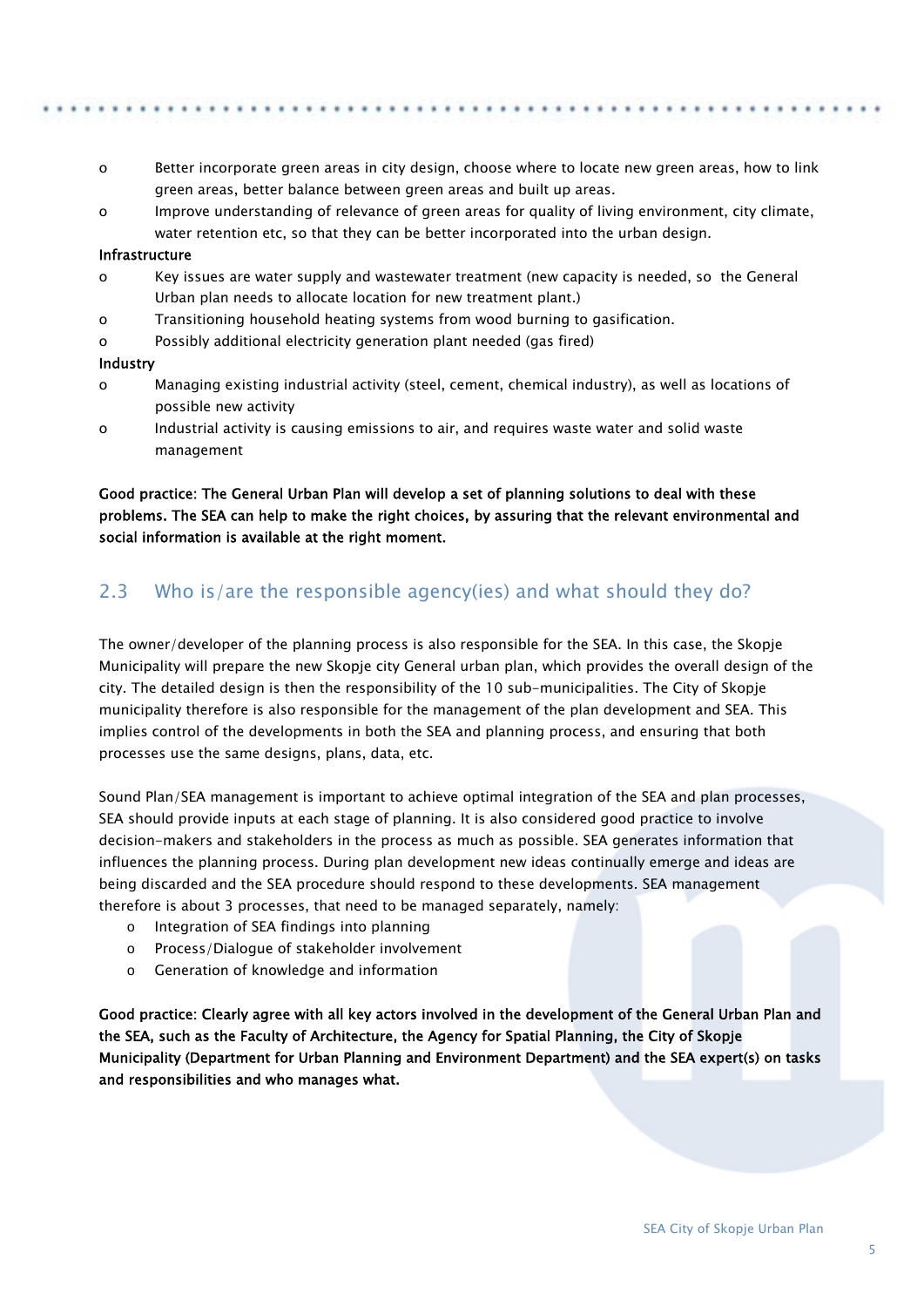## Requirements to the SEA Expert(s) to be used as one of the selection criteria

The SEA expert should not only have (environmental) knowledge, but also communication and dialogue abilities to coordinate with planners/decision makers. This is important because knowledge generates information for dialogue with stakeholders and decision makers, but from dialogue also knowledge questions arise. Interacting with planners is essential to find out what their information needs are and when they need it.

# 2.4 What are the decision(s) about?

The purpose of SEA is to help (improve) plan design and decision making. Therefore it is helpful to discuss in an early stage of planning what kind of decisions will be taken with the General Urban plan.

# Example for infrastructure decisions in the General Urban Plan

- Key issues are water supply and wastewater treatment (new capacity is needed, so General urban plan needs to allocate location for new treatment plant)
- Transitioning household heating systems from wood burning to gasification.
- Possibly additional electricity generation plant needed (gas fired), if so where?

Good practice: In determining the scope for the SEA, all parties should clearly agree about the kind of decisions or planning solutions that the plan will consider

# 2.5 Spatial and time horizon of the General Urban Plan?

The General Urban Plan will be made for 10 years and is in principle limited to the administrative boundaries. Although the planning horizon is 2012-2022, it is recommended to take into consideration a longer term view (necessary from the perspective of development of the transport system, which will have a much longer time horizon).

For example, the city of Amsterdam in the Netherlands, prepared a spatial structure vision, and applied SEA to develop alternative planning options using a set of pre-defined objectives. In this long term spatial planning strategy it was found that regional level developments influenced local level developments and vice versa. Therefore, the territory considered in the SEA was not limited to the municipality alone but took developments in the wider region explicitly on board (see pictures next page).

Good practice: Although the spatial and time horizon may be well defined, consider to include a longer term view and include developments in the wider region.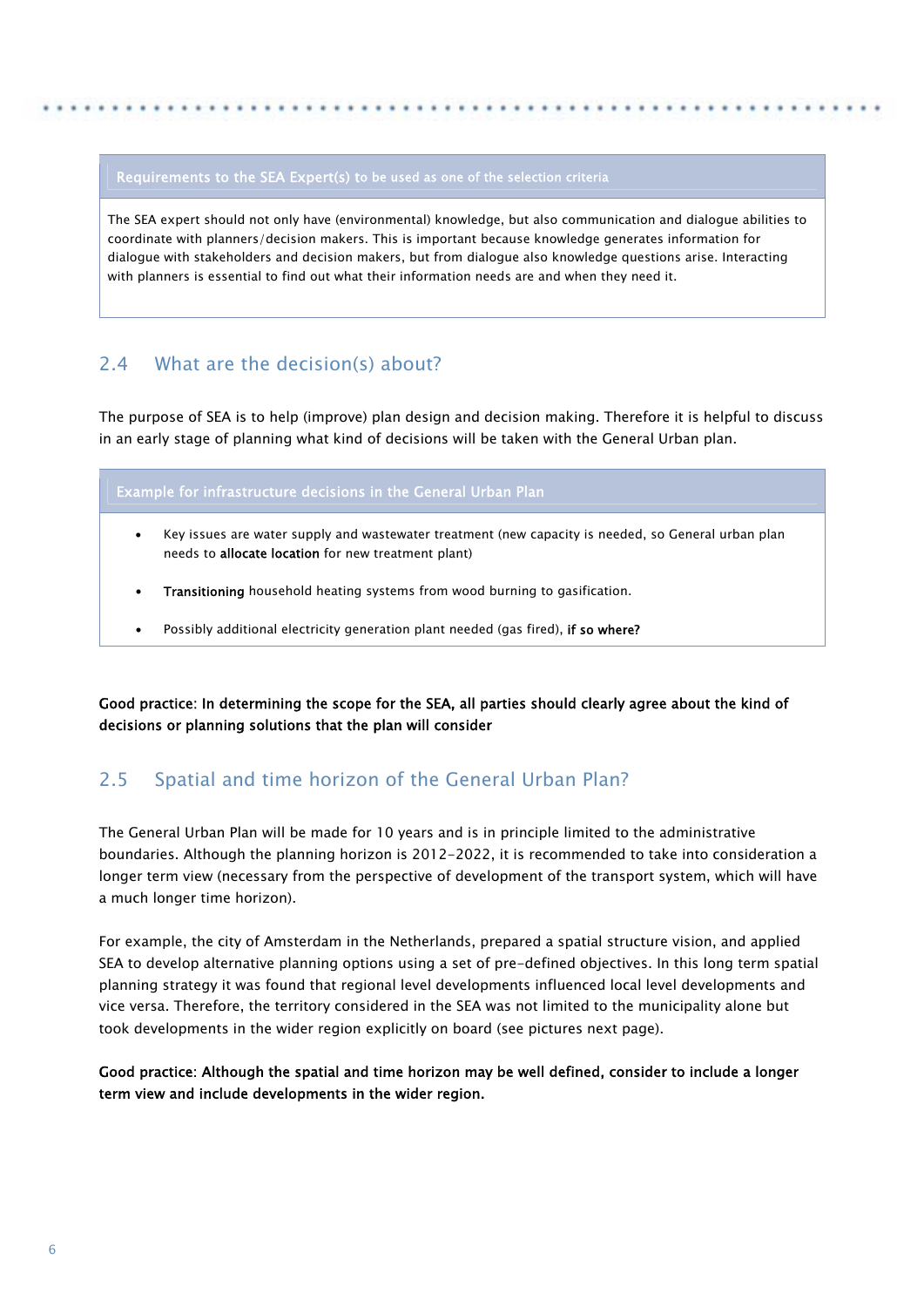

# 2.6 Information availability

To identify the environmental issues and trends that characterize the areas influenced by the General Urban plan, baseline information needs to be gathered to:

- identify *problems* (which are relevant for the plan) and likely future development of those problems
- establish the *reference situation* which will be used to compare alternatives on the level of achievement of objectives and environmental impact (business-as-usual)

Usually not all information that is needed is available immediately. This doesn't have to be a problem, because much information can be collected during the planning process. Furthermore: the choice of objectives and alternative planning solutions determine whether more information is needed, what information and on what level of detail. As a rule of thumb: limit the information requirement to those themes which are of crucial importance to the questions the SEA will attempt to address, and to the decisions to be taken.

The baseline information on the existing situation should as much as possible be given in the form of maps and tables. As the objectives become clearer, they will help to focus the collection of baseline information, whilst the baseline information helps to identify which SEA subjects are of most concern for a particular plan. For the General urban plan, the environmental situation and problems and key issues are pretty clear and measures to do something about it are well described (see below, sources of information).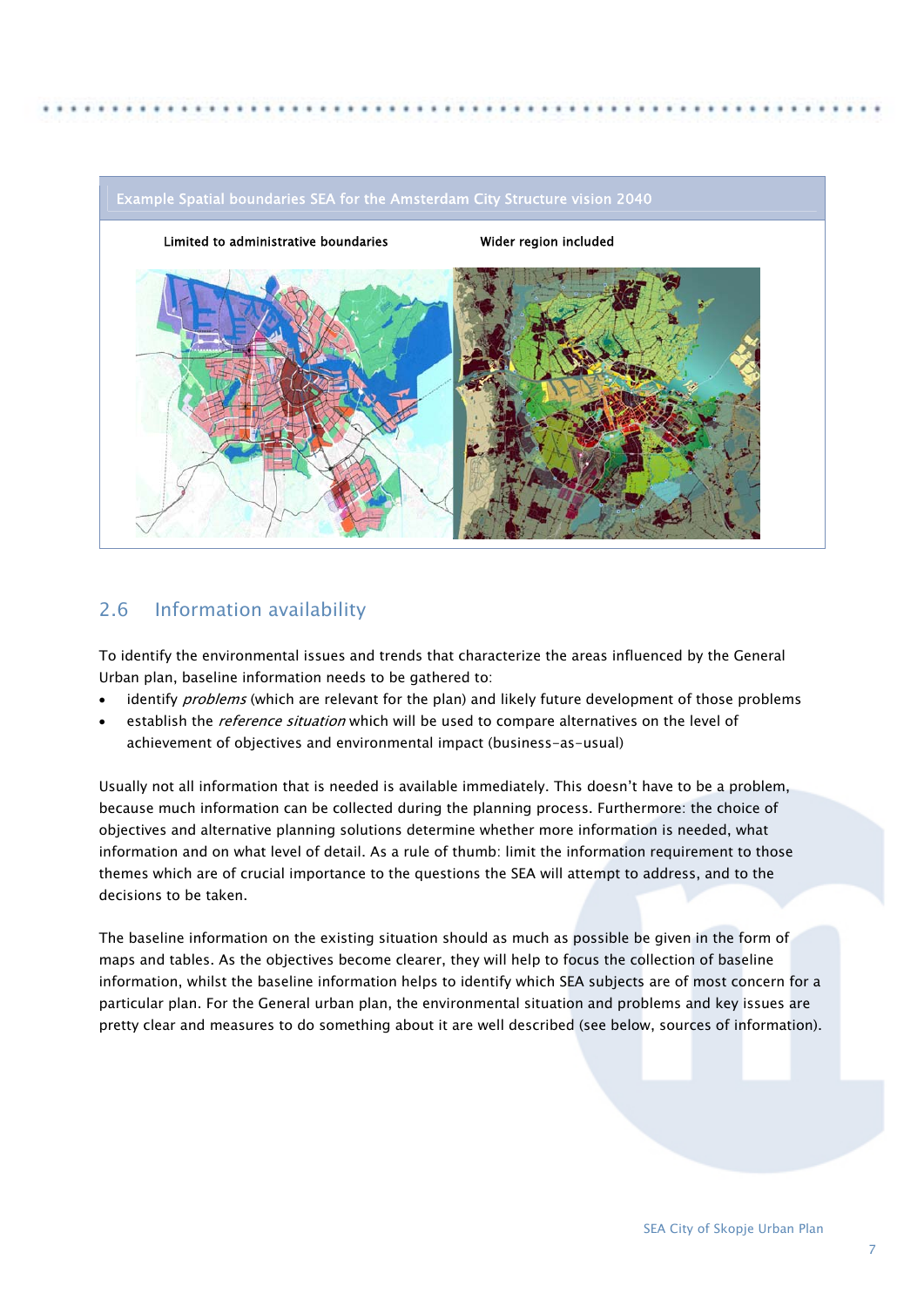## Sources of information for the General Urban Plan

- o Overview of legislative requirements for spatial planning
- o Former General Urban plan (2002)
- $\circ$  Two traffic studies, one by the traffic department of the municipality, the other by the Ministry of Transport.
- o JICA study on wastewater treatment feasibility 2009
- o Country side strategy on energy supply
- o Air quality plan for Skopje
- o Spatial plan for the region of Skopje 2010
- o LEAP for the City of Skopje
- o SIDA studies 2008, Sustainability Review City of Skopje, Phase 1 and 2
- o In preparation for the Skopje GUP, relevant information has been gathered and grouped into 17-20 studies. Much emphasis is put on collecting relevant spatial data (e.g. with Agriculture Ministry, land registration) and for the first time now a geo reference-survey is done of all streets/roads in Skopje

Often available environmental information will record the state of the environment at a point or points in time, providing a historic record or a snapshot. But it is also necessary to examine likely future trends under a 'no plan' or 'business as usual' scenario. This is the current situation, including autonomous development of activities within the area. 'Autonomous development' means: the future development of the environment without implementing the plan (or any of the alternatives). Only existing activities or activities which have been approved and will be implemented, should be taken into account. In case of (large) uncertainties in future developments, it is advisable to use scenarios or ranges of developments.

#### Good practice: When collecting baseline information it is important that the information is:

- relevant and appropriate to the spatial scale of the plan,
- sufficient to identify the (key) environmental issues for the plan,
- focused on aspects on which the plan may have significant effect and
- relevant to the objectives and indicators of the SEA.

# 2.7 Budget and timeline of the Plan process and the SEA

The General Urban plan will be drafted between December 2011 and October 2012. According to information provided by the City or Skopje Municipality, the budget allocation for the SEA is 3.000.000 denars (about 50.000 euro) and the SEA will have to be developed in parallel with the drafting of the plan, so will also take about 10 months.

The costs of undertaking an SEA depend on:

- o the level of detail of the assessment (good scoping helps!)
- $\circ$  how well the SEA can be integrated into the planning process to which it is applied (Example: the SEA procedure requires public consultation on the SEA report. If the SEA report can be incorporated into the consultation on the plan itself, additional consultation costs for SEA will be minimal).

#### Good practice: Once the budget and time-line for the SEA are known, decisions have to be taken on :

- SEA experts (team): prepare tender documentation for SEA expert(s), including ToR/scope for the SEA
- whether and when to insert review moments for quality assurance of both SEA contents and process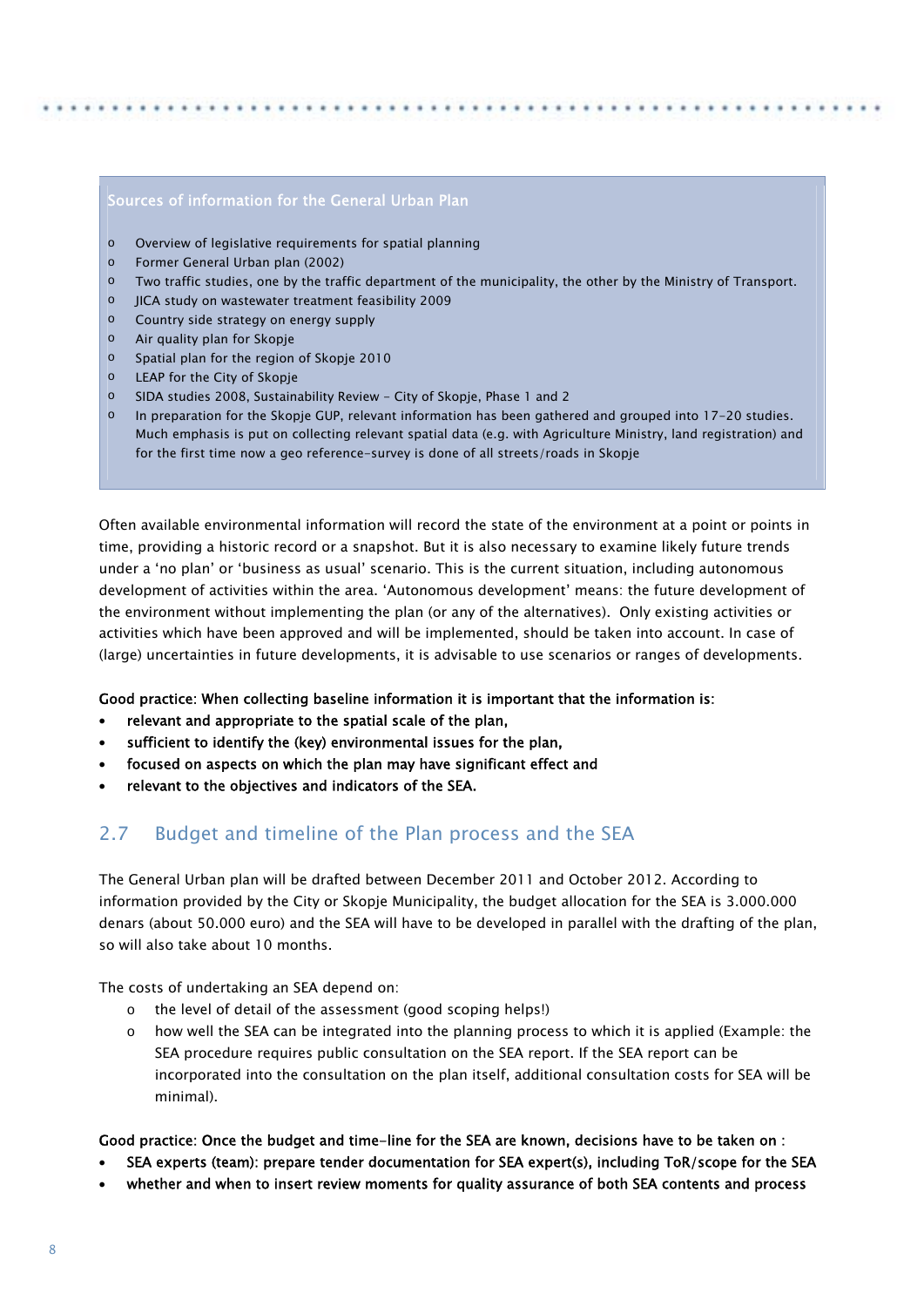planning AND budgeting for public participation (a specific public participation plan has been designed for the City of Skopje GUP/SEA, an example can be provided upon request by the City of Skopje. Also a generic guidance of Public Participation is available and can be found on www.seainfo.mk)

 costs for reporting (e.g. approved SEA report, workshop reports, public consultation documented, copies to be deposited for public access)

# 2.8 What should the SEA do?

In Paragraphs 2.1 to 2.7 the General Urban Planning process has been analyzed. This gives a good basis to decide on what objectives of the SEA are. In order to know when SEA results have to be available to influence the planning and decision making, it is needed to explicitly discuss the purpose and scope of the SEA. For the General urban plan, the following goals have been mentioned for the SEA already:

- overcome disconnect between planning decisions and analysis of consequences of those decisions
- provide overview of all issues, overcome fragmentation of assessment and planning across the different departments in the municipality
- provide inventory of relevant plans/policies and information, which are now not sufficiently clear

The objectives for the SEA for the General urban plan will also be determined by the ambition level of the City of Skopje in achieving environmental and sustainable objectives and challenges (see table below).

# What should the SEA do? How to determine ambition level?

Before the start of the SEA a clear decision should be taken on the approaches that will be chosen for the SEA:

- Reactive (avoidance or mitigation) approach: what is the impact of the General urban plan?
- Pro-active (planning) approach: what opportunities and constraints does the natural environment provide to take into consideration in the plan? E.g. trough providing and including better alternatives?

The *first approach* takes the draft General urban plan as point of departure. Then, social and environmental impacts of each feasible solution are looked at and what kind of mitigating and compensatory measures for social and environmental impacts can be developed. Improvement of social and environmental problems is not an explicit goal in itself in this situation

The **second approach** identifies problems and opportunities from an environmental and sustainability perspective right from the beginning, then the General urban plan solutions that contribute to the solution of environmental and social problems on the one hand and do not cause problems in itself again on the other hand.

Good practice: Although the two approaches are not mutually exclusive, it is important to decide how prominent environmental and sustainability objectives will play a role in plan development.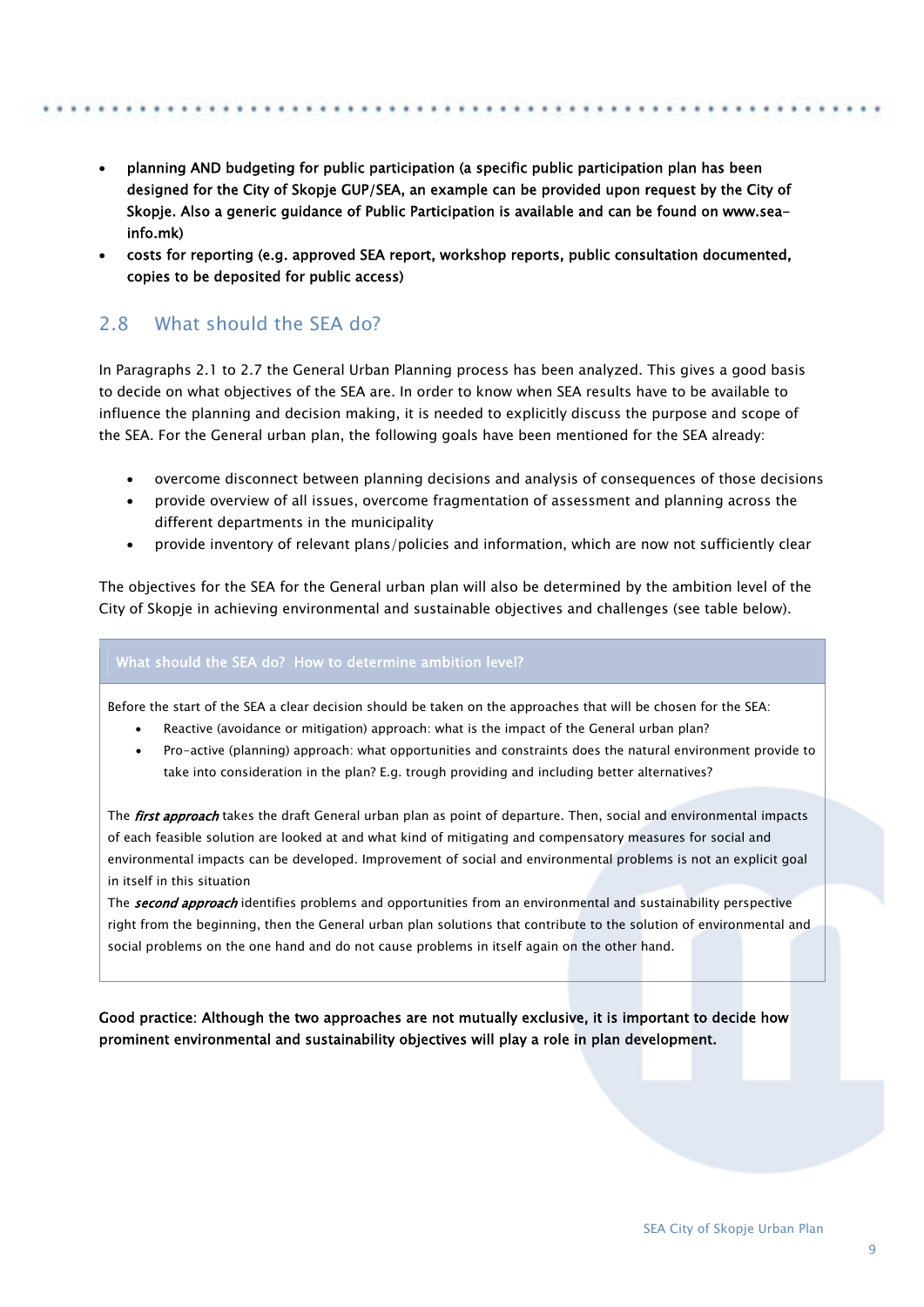# 3 SEA Scoping

The purpose of scoping is to come to a shared vision on problem analysis, objectives and alternatives<sup>[2](#page-9-0)</sup> on which all relevant stakeholders should reach ideally agreement. This then enables to define the required content of the SEA and the scope and topics to be investigated.

The objectives and alternatives for the plan depend on the context of that plan:

- the legal and political 'conditions' and 'opportunities' for the plan (3.1)
- understanding the current and future situation, which will show the problems that the specific plan has to deal with (3.2)

# 3.1 Framework for the SEA, consistency analysis

The General Urban plan may be influenced in various ways by other plans or programs, or by external environmental protection objectives such as those laid down in policies or legislation. Knowing these relationships makes it possible to take advantage of potential synergies and to deal with any inconsistencies and constraints.

Questions for analysis during scoping to focus discussion:

- Does the General urban plan already take into account environmental and social objectives?
- If so, is it possible to make a list of these objectives?
- What would be the five main current and potential environmental and social problems in relation to the General urban plan?
- Environmental/social objectives to be achieved can be derived from environmental action plans or other plans that have stated environmental or social objectives. What kind of plans/documents or conventions or treaties could contain these environmental and social objectives?

Good practice: The SEA should make an inventory and analysis of:

- Which policies/plans/programs generate opportunities for the General urban plan
- Which ones set environmental socio-economic conditions (criteria) for the plan
- Which ones have the potential to conflict with the new General urban plan and how can these conflicts be solved.

# 3.2 Problems and objectives

Some plans are not initiated to solve problems, but to develop activities to achieve desired goals (economic growth, housing, recreation facilities etc). For the General urban plan, probably objectives will be a combination of both solving problems (see 2.2) and achieving desired goals. The SEA helps to make the right choices, that is the "best strategies and measures" according to selected criteria.

-

<span id="page-9-0"></span><sup>2</sup> In relation to urban planning, generally 'planning solutions' will be used in stead of 'alternatives'.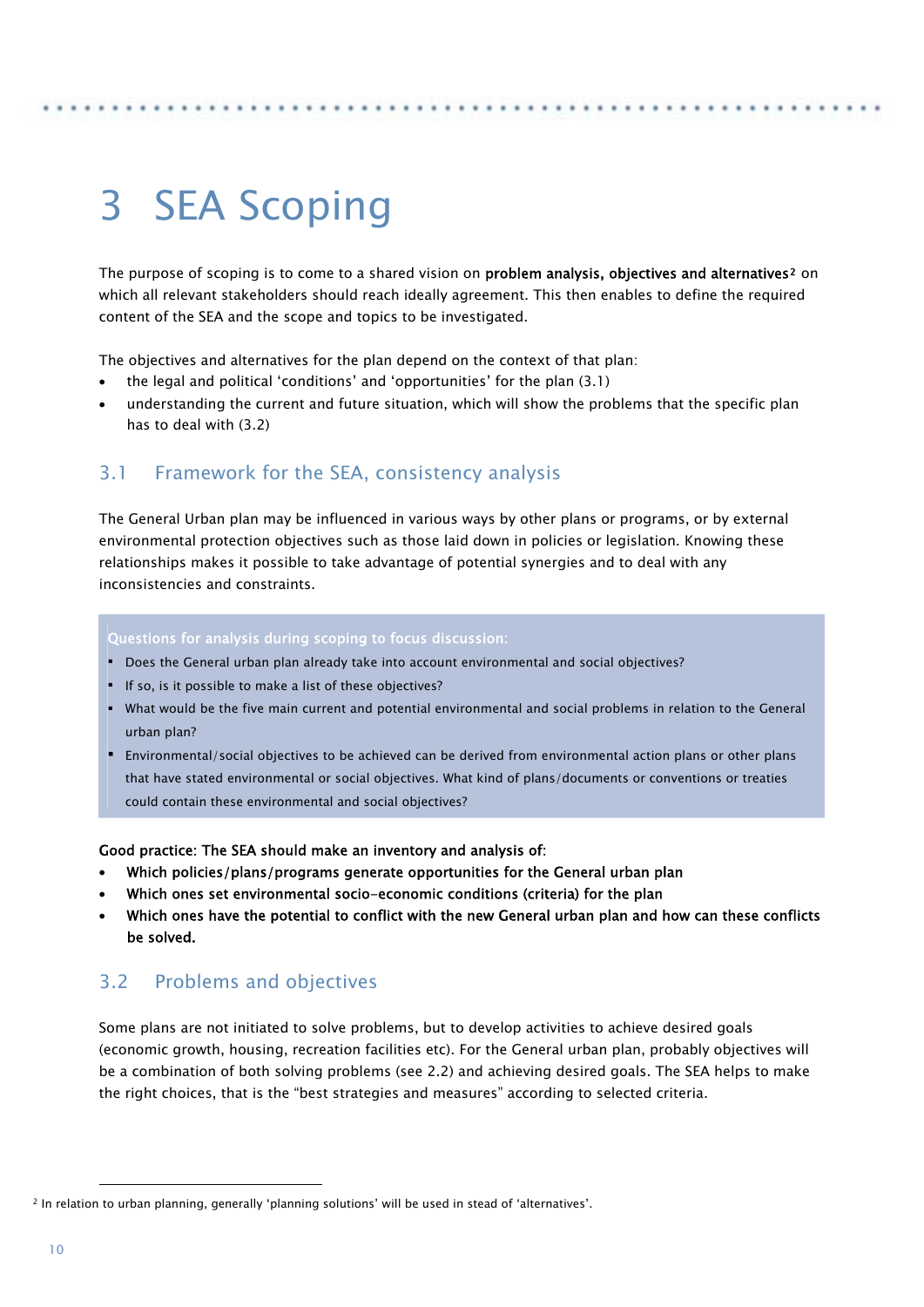## Example from the Netherlands: Structure vision Amsterdam

#### Problems

- o Resistance among population to further densification
- o Which large scale public transport project to realize first (priorities)?
- o Attractive green and water implies increasing use & pressure; fragmentation by transport infrastructure
- o Space for the car within the inner city?
- o Combining housing, working and recreation is in conflict with interests of enterprises
- o Space is needed for sustainable energy production

#### Objectives/desired goals

- o Expanding the highly urbanized core
- o Broad package of residential environments
- o Regional public transport system
- o Cohesion of urban life and public space, green & water
- o Variety of commercial activities, accent on knowledge
- o Future for the main-ports
- o Sustainable climate-friendly & water resistant city
- o Socially sustainable & un-segregated city
- o Growth of tourism & more spread-out over the city
- o Accommodate 2028 Olympics

# Objectives for City of Skopje General Urban Plan (from SIDA study 2008)

The General Urban Plan defines the basic solutions for the future development of the city and it serves as a basis for preparing Detailed Urban Plans by the municipalities. The GUP will provide more balanced development of the City of Skopje through:

- o Optimizing the size, structure and functions of the city
- o Equal physical distribution of the economic and non-economic capacities
- o Urban reconstruction and restoration
- o Review of the existing spatial conditions and zones of industrial development
- o Application of sustainable development principles
- o Protection of the historical identity of the city
- o Organizing a more efficient system of public transport
- o Developing institutional mechanism for implementation of planning solutions and appropriate monitoring

There is a number of planning issues, which have been left out in the previous planning round, that now is proposed to be addressed in the forthcoming work on the General Urban Plan for the City of Skopje. The most prominent issues to be included are:

- o Sustainable development principles
- o Alternative concepts for spatial development
- o Planning measures for environmental protection
- o Monitoring the plan implementation through indicators of sustainable development
- o Introduction of GIS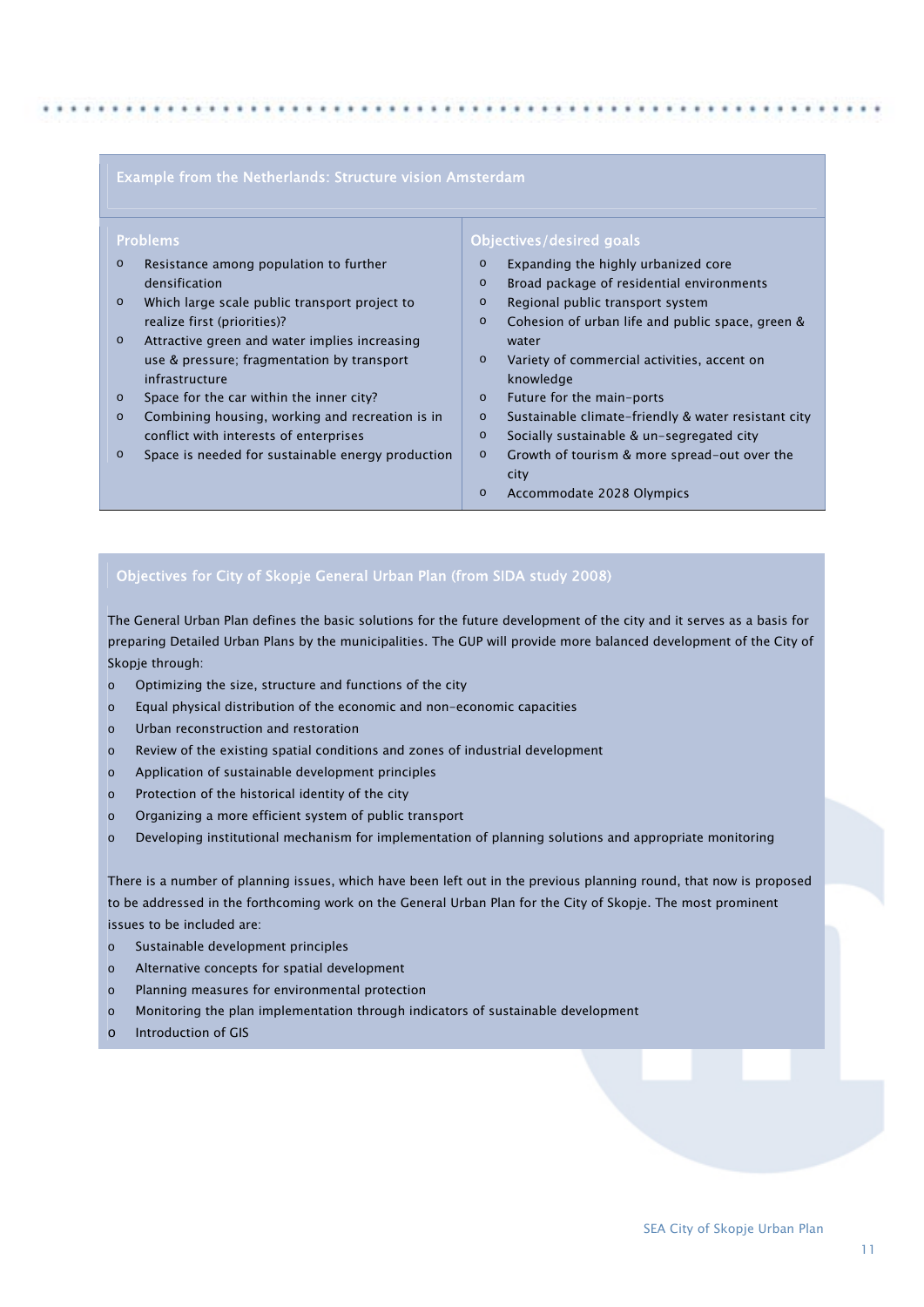# Objectives can also be defined more specifically, e.g. for urban development and transport:

Contribute to environmental sustainability and climate control

The urban (transport) system should minimize harmful emissions, noise and vibrations and greenhouse gases. Contamination of land and water shall be kept at a minimum as well as risks and hazards in transporting of goods. It should also be energy efficient in broad terms.

Contribute to economic sustainability

By providing mobility and access for all to all parts of the city, the urban (transport) system should make the city more efficient and thereby promote economic growth.

Contribute to social sustainability

 $\circ$  The urban transport system should ensure that city services and employment opportunities are within reach for all citizens regardless of social strata and ethnic belonging and should contribute to an integrated city. Accessibility, mobility, availability and affordability shall be the guiding principles for the transport system.

Contribute to the livable city

The urban transport system should be designed for people, not for vehicles and thereby be part of a safe, attractive, comfortable and healthy living environment.

Contribute to a desired integrated land use development

o The urban transport system should facilitate and not counteract a desirable land use pattern and spatial development of the city. Consequently this means that the urban transport system shall be an integrated part of the sustainable development of the City, both in terms of planning and implementation.

Good practice: Discuss the proposed objectives with stakeholders, determine if there should be any other objective and reach consensus on shared objectives and priorities (rough ranking of objectives or highlighting the most important ones). It is also recommended to make objectives and indicators measurable (if possible), so the level of achievement of objectives of the alternatives can be assessed as part of the SEA. This is more easy when objectives are defined more specifically (as in table above).

# 3.3 Directions of development (phasing/alternatives)

Comparing alternatives is a key issue in SEA. The idea of alternatives is that there are different ways of achieving the plan objectives. The alternatives put forward should be reasonable, realistic, relevant and in line with the requirements of national policies and environmental standards. Alternatives should also be sufficiently distinct in order to highlight the different environmental and social implications of each, so that meaningful comparisons can be made at a strategic level.

The effects of alternatives are usually compared to the reference situation or 'business as usual' scenario. The comparison of alternatives to the no-plan situation gives a clear insight into environmental and social impact and level of achievement of objectives.

It is important to involve stakeholders in the generation and assessment of both strategic and more detailed alternatives. Demonstrating that there are choices to be made is an effective way of engaging stakeholders in the process. The alternatives considered throughout the process must be documented and reasons given on why they are or are not taken forward.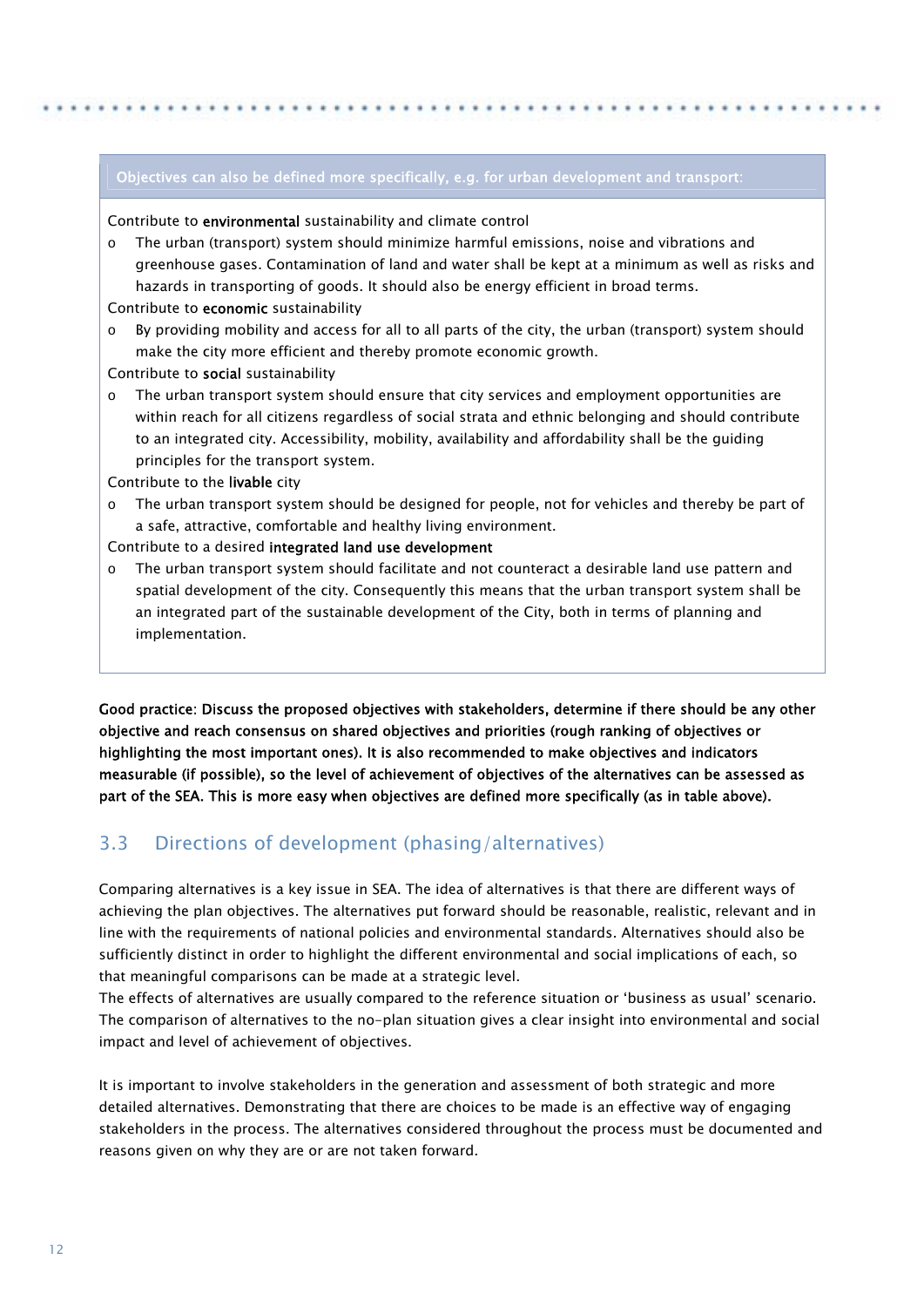#### Example for the City of Skopje General urban plan on development of alternatives

In the urban system, there is constant interrelation between "urban fundamentals", such as land use and socioeconomic factors (including e.g. demography) on one hand and "sub-systems" such as technical systems (including e.g., waste handling, energy and water) and transportation on the other.

Within the urban transport system itself, components like private transport, public transport and goods transport also interact. The coordination between transport and technical sub-systems is particularly important and some of these sub-systems – like waste handling – are in fact in themselves logistical issues.

Three alternatives for urban transport and land use will be presented in the following. These alternatives are meant to represent fundamentally different approaches to urban transport that will have different impacts on urban development. This method has been chosen in order to visualize the policy options that are available to Skopje, although in reality it is likely that none of these alternatives will be deliberately formulated nor strictly adhered to. They are rather presented here as a 'thinking exercise'.

Reference situation & autonomous development: 0 'Ad Hoc' alternative

Alternatives: 1 Car city alternative 2 Public transport city alternative

#### Building alternatives for the General urban plan, example

Each alternative offers different opportunities for:

- combining the transport scenarios with water and green/nature structures;
- improvement and development of housing, business areas, industry, waste management, energy supply etc. Interventions can subsequently be worked out for each alternative, and two categories of interventions can be distinguished:

#### Interventions (already planned and/or decided upon)

- Waste management plant
- Minimal housing need, diversity (living environments)
- Projected transport infrastructure
- Projected improvements in water management system
- Projected business areas
- Projected social & cultural amenities
- Projected green spaces

#### 'Free' interventions (to combine with)

- Bus-lanes (network) and BRT system
- Allocation of activities in relation with public transport
- Bicycle routes (network)
- Ecological stepping stones and corridors
- Light rail system
- Parking zones (allocation policy)
- Industrial energy park (synergies)
- Water retention areas?
- Cultural heritage areas
- Improving diversity & quality of business areas
- Restructuring industrial zones

Good practice: As part of scoping, a shared decision has to be reached on which kind and how many alternatives or planning solutions are going to be part of the GUP and will therefore be assessed in the **SEA**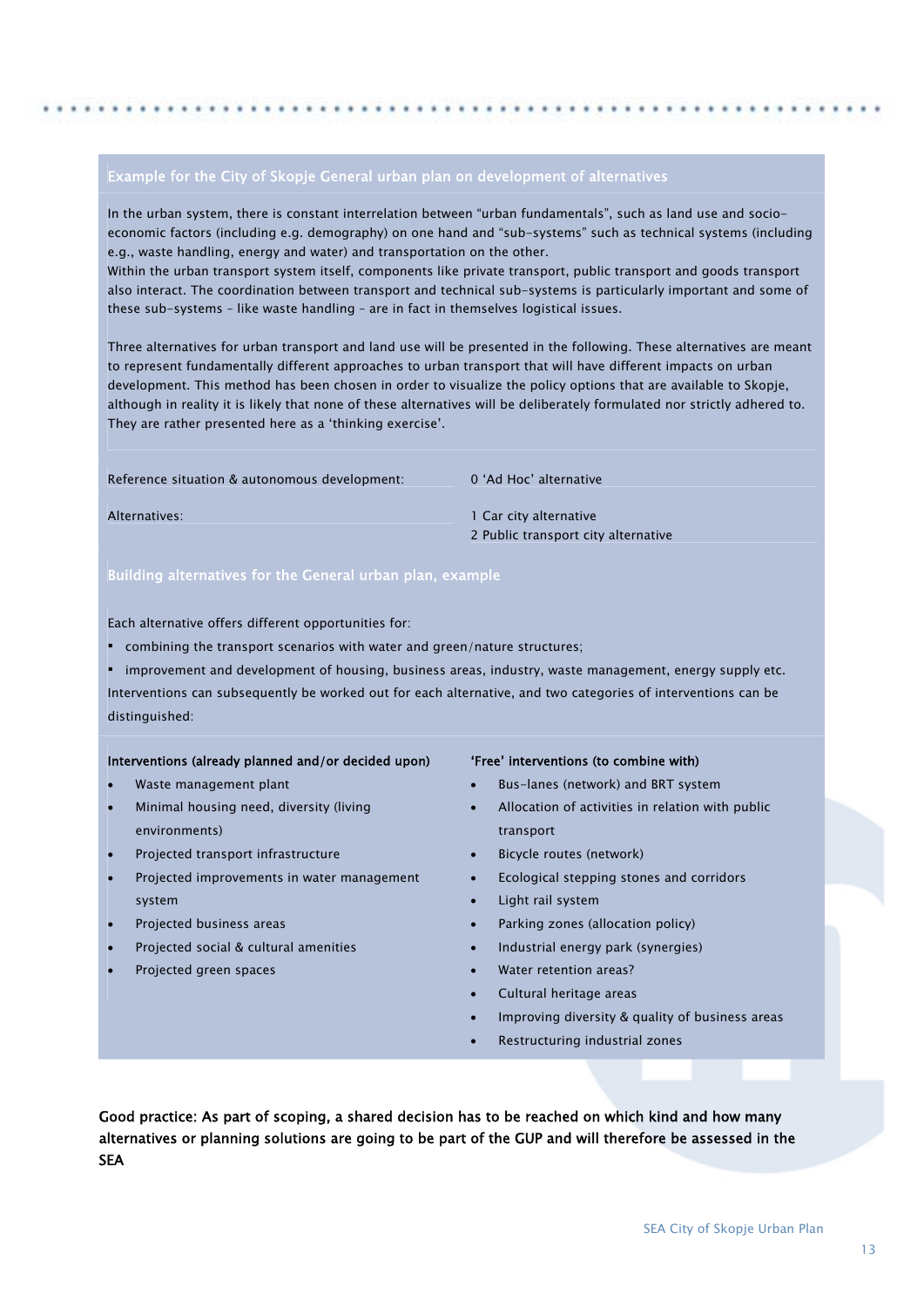# 3.4 Assessment and mitigation of effects

SEA analyzes and evaluates the environmental (and social) effects of the plan/alternatives. Where adverse effects seem likely, possibilities for mitigation have to be considered. Therefore the SEA Report should include a description of measures to prevent, reduce and eliminate as fully as possible any significant adverse effects that implementing the plan is expected to have. Exploration of such mitigation measures is ongoing throughout the SEA process. Often mitigation options are integral to the development of plan alternatives. These measures can include proactive avoidance of adverse effects as well as actions taken after effects are noticed.

Prediction of effects involves:

- Identifying the changes in comparison to the environmental baseline (reference situation) which are predicted to arise from the plan, including alternatives.
- Describing these changes in terms of their magnitude, their geographical scale, the time period over which they will occur, whether they are permanent or temporary, positive or negative, probable or improbable, frequent or rare, and whether or not there are cumulative effects

The SEA can be limited to those effects that are likely and significant. Scoping distinguishes between effects that need to be elaborated further, and effects that are expected to be insignificant, and do not need to be addressed further.

# Example: Assessment framework used in the Structure vision for the City of Amsterdam

Within the SEA a framework was developed to compare the alternatives on their impacts and their contribution to the structure vision objectives. It contained the following themes and aspects:

#### Nature

- **·** impacts on (provincial) ecological corridors
- **·** impacts on national buffer zones
- **·** impacts on Natura 2000 areas

#### Landscape

- connections, openness
- **·** impacts on visual, culture history elements

#### Climate proof (physically sustainable)

- energy and CO2, amount of energy savings and sustainable energy generation
- water: safety, droughts and flooding

#### Living quality (socially sustainable)

- **·** identity (diversity), flexibility, accessibility and ownership
- noise hindrance, air quality and social safety

#### Spatial economy

**E** industrial areas, availability and diversity of working areas

#### Mobility and accessibility

- **\*** transport networks
- modal split (public/private transport)
- **accessibility**
- accessibility location Olympic Games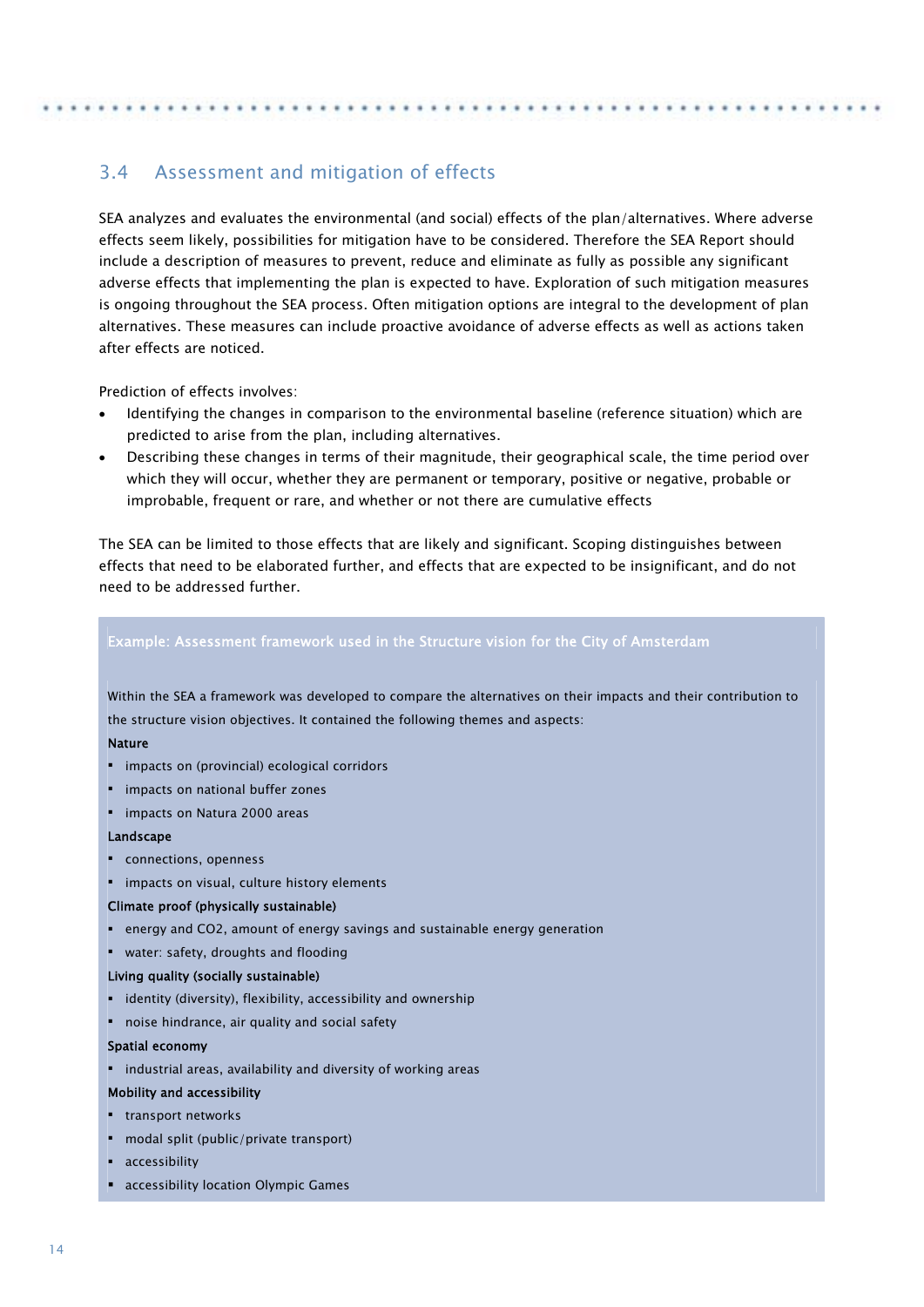Good practice: As part of scoping, it should be discussed which assessment framework will be used. Like in the above example of Amsterdam, a similar assessment framework can be used for Skopje City (see below). However, a variety of SEA methods is available for the assessment of effect of the plan and its alternatives. Before deciding on a method it is helpful to consider the methods available, and select the methods most suited to the range of effects expected, the plan process and the resources available.

Relevant themes and aspects in an assessment framework for the City of Skopje could be:

- Nature: ecology & biodiversity
- Landscape (structure, openness),
- Cultural heritage, Archaeology
- Climate-proof: energy supply, reduction CO2; water management (flood risks, availability
- Quality of the living environment (social cohesion): diversity, disturbances, nearness of green and opportunities for recreation; noise nuisance, air quality, risks)
- Spatial economy: peri-urban agriculture, (forestry?), supply and diversity of industrial zones business and service areas, ICT, Airport

Mobility & accessibility: infrastructure (pressure on public space, quality), public and private transport (modal split, capacity), freight traffic

#### Some points of attention on considering the effects of a plan in SEA:

- Where a plan or programme includes proposals for individual projects, these should be assessed in sufficient level to enable significant environmental effects to be broadly predicted. If EIA is needed later for the project, it is likely to be informed by the findings of the SEA, but it will not usually be appropriate or even possible to provide the level of detail needed for EIA in the context of the plan or programme.
- The effects do not always have to be expressed in quantitative terms. Quantification is not always practicable, and qualitative, broad-brush methods can be equally valid for a strategic assessment study. However, qualitative should not mean "guessed". The assessment conclusions should be supported by evidence, such as the results of studies undertaken, expert discussions or consultation.
- Effects may be expressed in easily understood terms such as "getting better or worse" or a scale from  $++$ (very positive) to – - (very negative). But the predictions could also be more detailed and quantitative, e.g. a measurable effect would be: "20% reduction of noise nuisance"
- When using symbols or other ways of presenting information regarding the likely effects (e.g. positive, negative, uncertain, not significant), always explain and justify the choice of symbol with reference to the baseline situation relevant to the SEA objective.
- Consider whether the effect is likely to be permanent or temporary, and the timescale over which the effect is likely to be observed. The timescales themselves will also vary depending on the type of plan or programme and the alternatives being considered.
- Consider the effects of displacement of environmental problems to other areas as a result of the plan or programme
- If there are risks or uncertainties attached to the assessment, these should be clearly stated. If effects are uncertain, it is advisable to work with effect ranges
- Many environmental problems result from the accumulation of multiple small and often indirect effects, rather than a few large and obvious ones. Examples include loss of tranquility, changes in the landscape and climate change. It is at the SEA level that those effects are most effectively identified and addressed.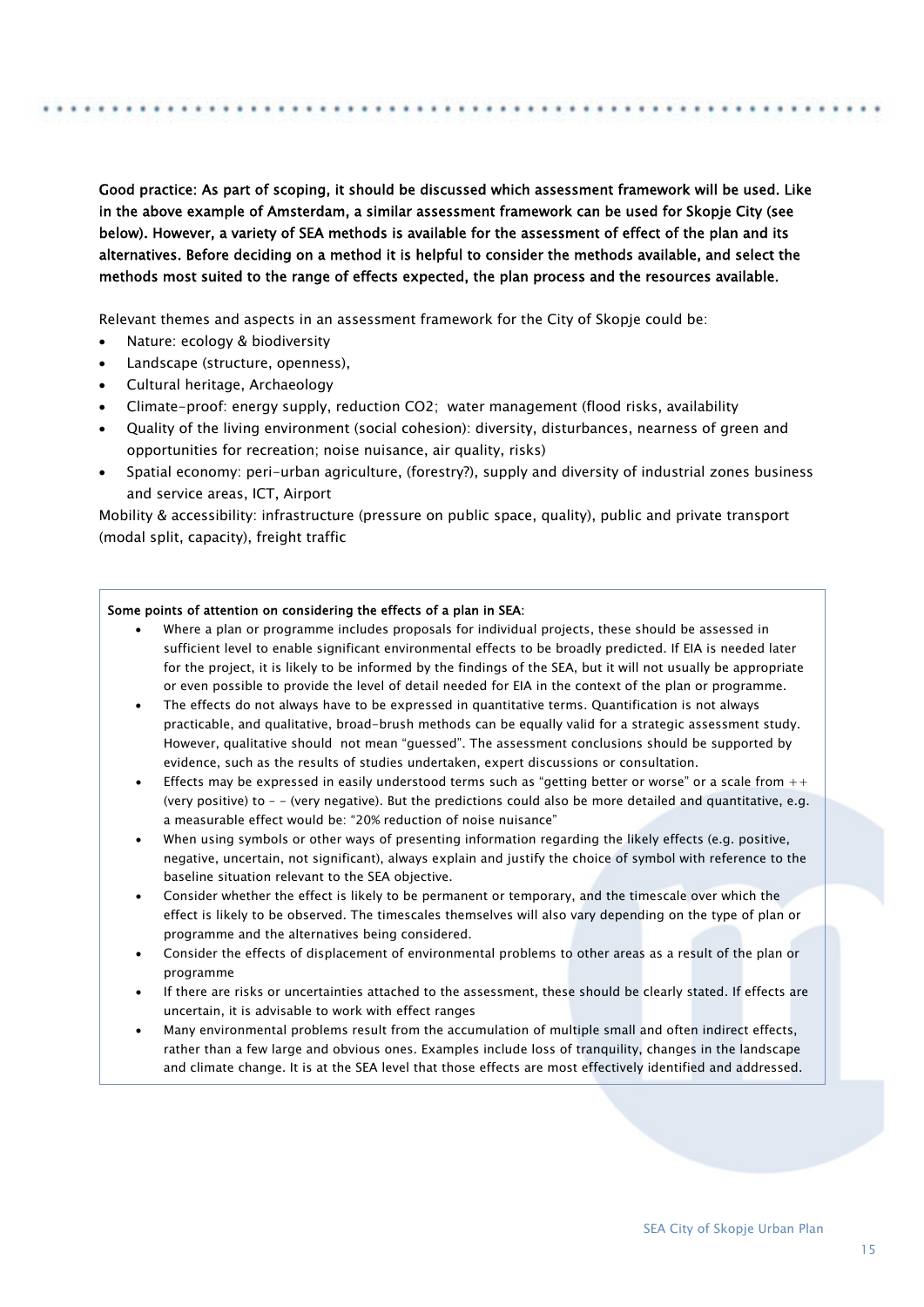# 3.5 Comparing alternatives

It is important for consultation and also for decision-making on the plan, that the report shows which effects will be most serious, and how the effects differ across the alternatives. The environmental objectives that have been devised earlier in the SEA and plan process (Paragraphs 2.8, 3.1 and 3.2), provide a useful tool for evaluation of effects and cross-comparison. Each alternative can be weighed against the objectives to see whether it does, or does not, contribute to the realization of the objectives.

In SEA, matrices and tables are commonly used to aid comparisons. As an input to a decision about preferred alternatives, it may be useful to summarize the assessment results for the different alternatives in one table. This can help to identify the most appropriate alternative overall. The *reference situation* should be included in this comparison.

Fragment of the SEA summary table for the City of Amsterdam structure vision showing the comparison of the alternatives across the set of criteria.

| Alternatives $\rightarrow$                 | Ringzone -<br>plus             | <b>Waterfront</b> | South flank | The 3 conside                                                |
|--------------------------------------------|--------------------------------|-------------------|-------------|--------------------------------------------------------------|
|                                            | location o<br><b>locations</b> |                   |             |                                                              |
| transport<br>networks                      |                                |                   |             | location o<br>٠<br>design of<br>reservatio<br>use of su<br>٠ |
| modal split                                | $+$                            | $+$               | $+$         |                                                              |
| accessibility                              |                                |                   |             |                                                              |
| accessibility<br>location Olympic<br>Games | $\Omega$                       | $\mathbf{0}$      | $+ +$       | In the SEA the<br>other, and als<br>represents "b            |
|                                            | Water                          |                   |             | introduction o                                               |
| safety                                     |                                |                   | $\Omega$    |                                                              |

| safety   |  |  |
|----------|--|--|
| flooding |  |  |
| droughts |  |  |

# ered alternatives differed in:

- of areas for housing and working
- of areas for public transport
- of the harbor area
- water and green areas
- on for location for the Olympic games
- stainable energy

e alternatives where compared with each so against the reference situation which usiness as usual", without the of new policies.

Good practice: Decide on how to compare alternatives. There is not one "correct" comparison of effects and alternatives: different comparisons will reveal different aspects, and more than one may be useful

# 3.6 Gaps in knowledge and uncertainties

Any difficulties encountered in the assessment (such as technical deficiencies or lack of know-how) should be documented in the SEA Report to improve the credibility of the report. People quickly lose trust in the SEA document and the authority responsible for it when purposefully hidden shortcomings are revealed in